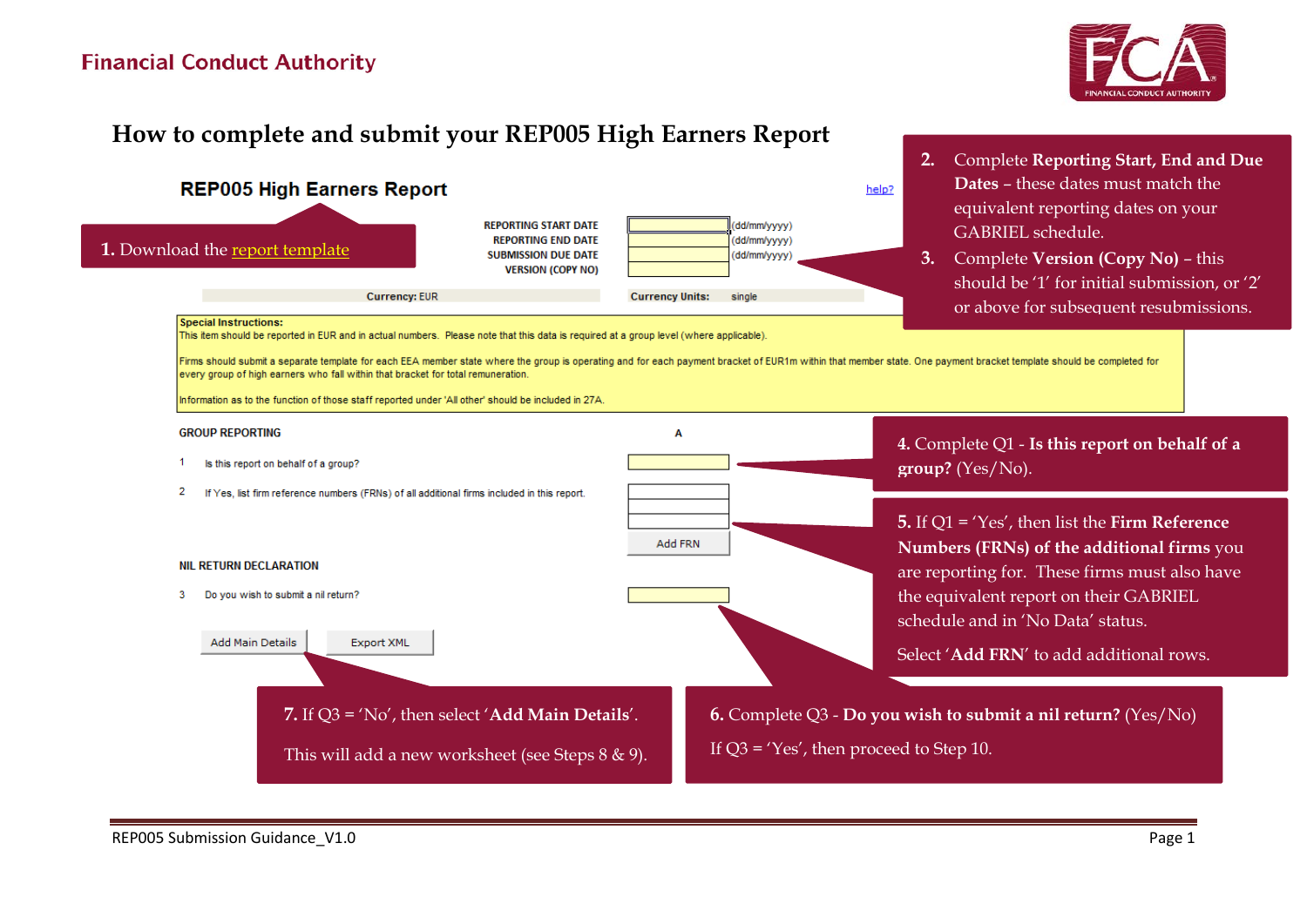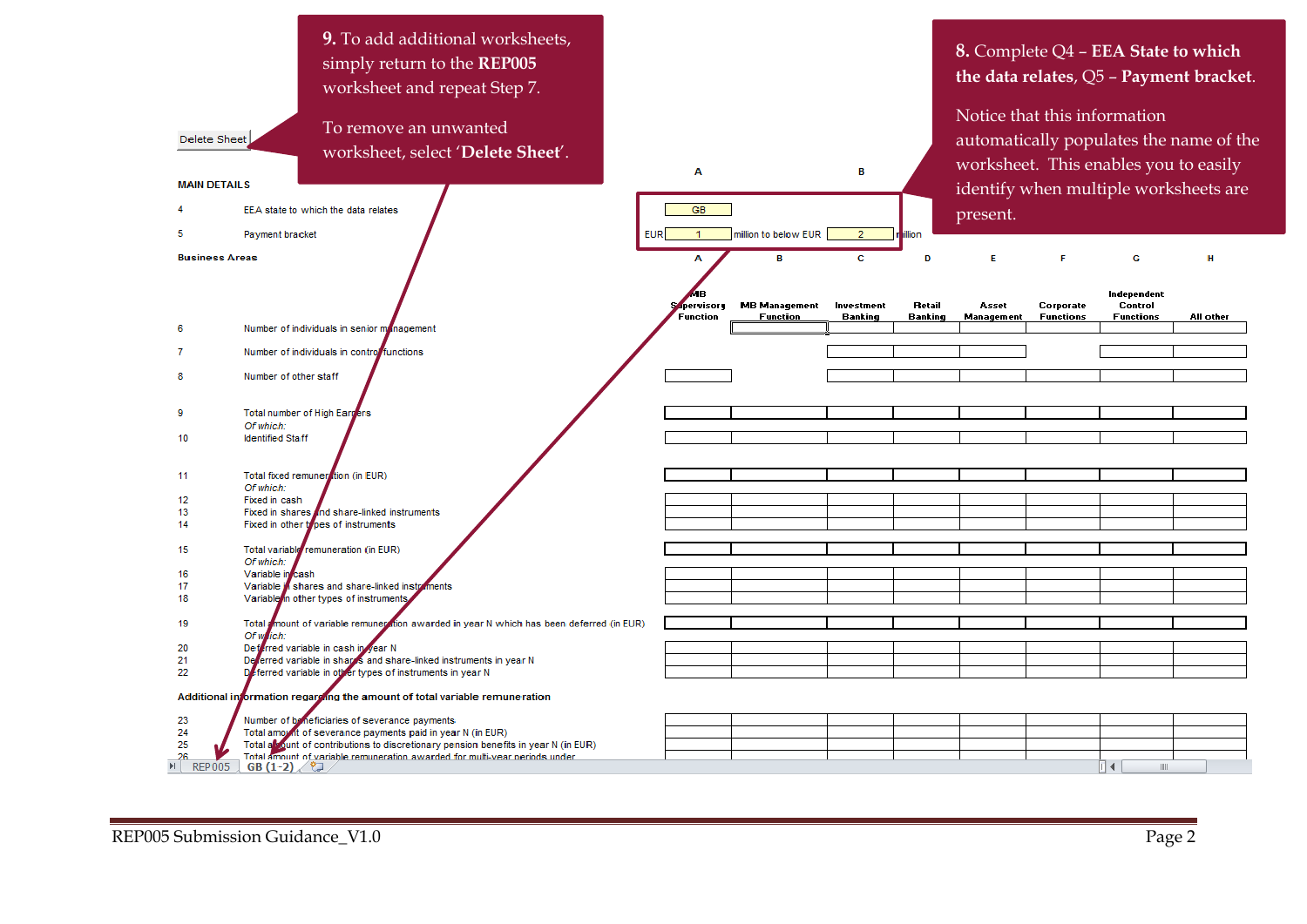### **REP005 High Earners Report**



help?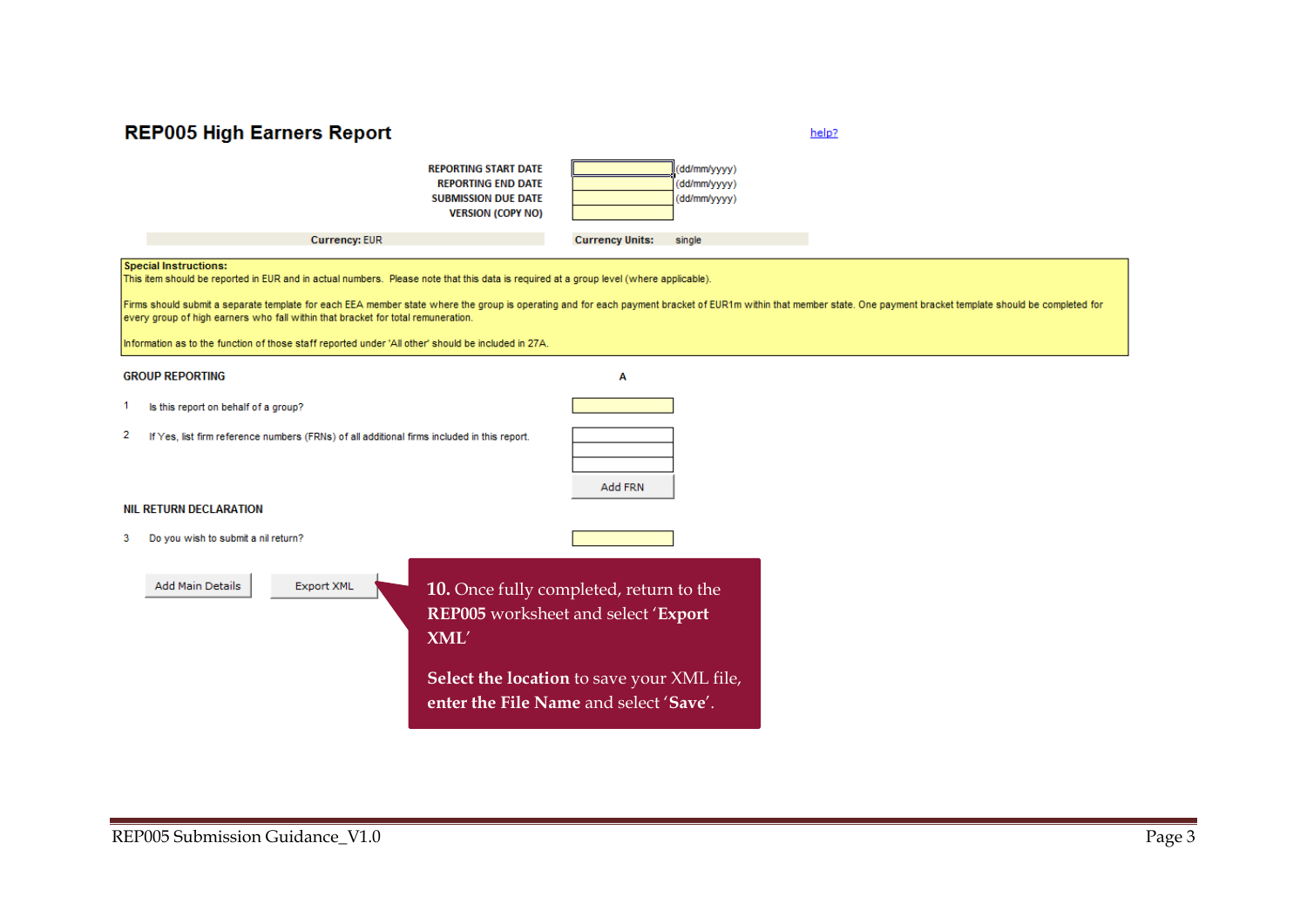



You are logged in as: MarkS Randall<br>Principal User for firm: Damien French

|                                                       | <b>GABRIEL</b>                                                                                                                                                                                                                      | Contact Us   Help   FAQs   Accessibility   Log Out                                                                                                               |  |  |
|-------------------------------------------------------|-------------------------------------------------------------------------------------------------------------------------------------------------------------------------------------------------------------------------------------|------------------------------------------------------------------------------------------------------------------------------------------------------------------|--|--|
| Change Firm                                           | Print 吕                                                                                                                                                                                                                             |                                                                                                                                                                  |  |  |
| <b>View Schedule</b>                                  |                                                                                                                                                                                                                                     |                                                                                                                                                                  |  |  |
| My Details                                            | <b>Upload XML</b>                                                                                                                                                                                                                   |                                                                                                                                                                  |  |  |
| <b>View Submission</b><br><b>History</b>              | FRN: 980035 Firm Name: MER Test Firm 980035                                                                                                                                                                                         |                                                                                                                                                                  |  |  |
| <b>XML Submission</b>                                 |                                                                                                                                                                                                                                     |                                                                                                                                                                  |  |  |
| <b>View Direct</b><br>Communication<br><b>Results</b> | This page is used by firms that are submitting the GABRIEL data items using XML.<br>Please note, to upload a Product Sales Data XML file, you need to use the Upload PSD XML under Product Sales Data on the left navigation panel. |                                                                                                                                                                  |  |  |
| <b>Upload XML</b>                                     |                                                                                                                                                                                                                                     |                                                                                                                                                                  |  |  |
| <b>XBRL Submission</b>                                | For further information see Upload XML help.                                                                                                                                                                                        | 11. Log into GABRIEL, select 'XML                                                                                                                                |  |  |
| <b>View Resubmission</b><br>Requests                  | <b>Attach file</b>                                                                                                                                                                                                                  | Submission', followed by 'Upload XML'.                                                                                                                           |  |  |
| <b>Product Sales Data</b>                             | Browse.<br>Upload<br>Cancel                                                                                                                                                                                                         | Select 'Browse', navigate and select the saved<br>XML file, then select 'Upload'.                                                                                |  |  |
|                                                       | <b>BANK OF ENGLAND</b><br>PRUDENTIAL REGULATION<br><b>AUTHORITY</b>                                                                                                                                                                 | You are logged in as: MarkS Randall<br>Principal User for firm: Damien French                                                                                    |  |  |
|                                                       | <b>GABRIEL</b>                                                                                                                                                                                                                      | Contact Us   Help   FAQs   Accessibility   Log Out                                                                                                               |  |  |
| <b>Change Firm</b>                                    | Print 吕                                                                                                                                                                                                                             |                                                                                                                                                                  |  |  |
| <b>View Schedule</b>                                  | Firm FRN: 980035 Firm Name: MER Test Firm 980035                                                                                                                                                                                    | 12. If upload is successful, the                                                                                                                                 |  |  |
| My Details                                            | <b>Successful</b>                                                                                                                                                                                                                   | following message is                                                                                                                                             |  |  |
| <b>View Submission</b><br>History                     |                                                                                                                                                                                                                                     | displayed.<br>You have successfully uploaded your Data Item(s) into the online system. Your Data Item(s) are now available for validation and submission online. |  |  |
| <b>XML Submission</b>                                 |                                                                                                                                                                                                                                     |                                                                                                                                                                  |  |  |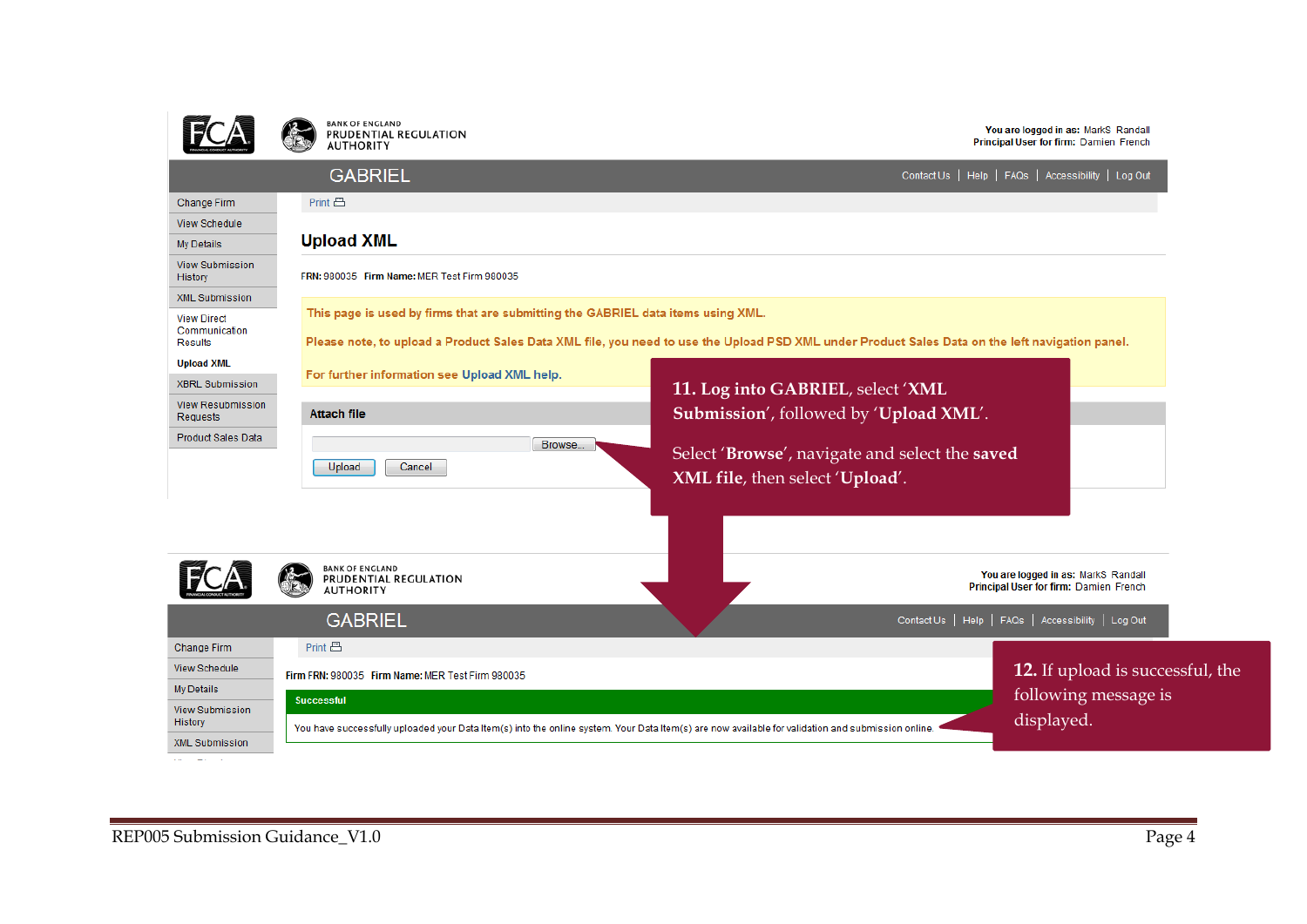

BANK OF ENGLAND<br>PRUDENTIAL REGULATION<br>AUTHORITY

You are logged in as: MarkS Randall Principal User for firm: Damien French

### **GABRIEL**

Print 昌

Contact Us | Help | FAQs | Accessibility | Log Out

#### Change Firm

**View Schedule** My Details **View Submission** 

History

| <b>Firm Schedule - Reporting Period</b> |
|-----------------------------------------|
|-----------------------------------------|

FRN: 980035 Firm Name: MER Test Firm 980035

XML Submission

**XBRL Submission** 

View Resubmission Requests

Product Sales Data

|  | Future returns are subject to change, e.g. as a result of changes in the firm's permissions or to FCA or PRA Policy. |
|--|----------------------------------------------------------------------------------------------------------------------|
|  |                                                                                                                      |

Click the due date hyperlink to view and edit data items or click [+] to expand the return to show data items. Need help?

| <b>Return Due Date</b> | Reporting<br><b>Period Start</b>                     | <b>Reporting</b><br><b>Period End</b> |                   |
|------------------------|------------------------------------------------------|---------------------------------------|-------------------|
| Return due 29/04/2013  | 01/01/2013                                           | 31/03/2013                            | Overdue           |
| Return due 23/10/2015  | 01/06/2014                                           | 31/05/2015                            | Ready to Complete |
| <b>Expand All</b>      |                                                      |                                       |                   |
|                        | <b>13.</b> Select 'View Schedule' from the left hand |                                       |                   |

menu. Select the appropriate '**Return due** 

**dd/mm/yyyy' link** to navigate to the next page.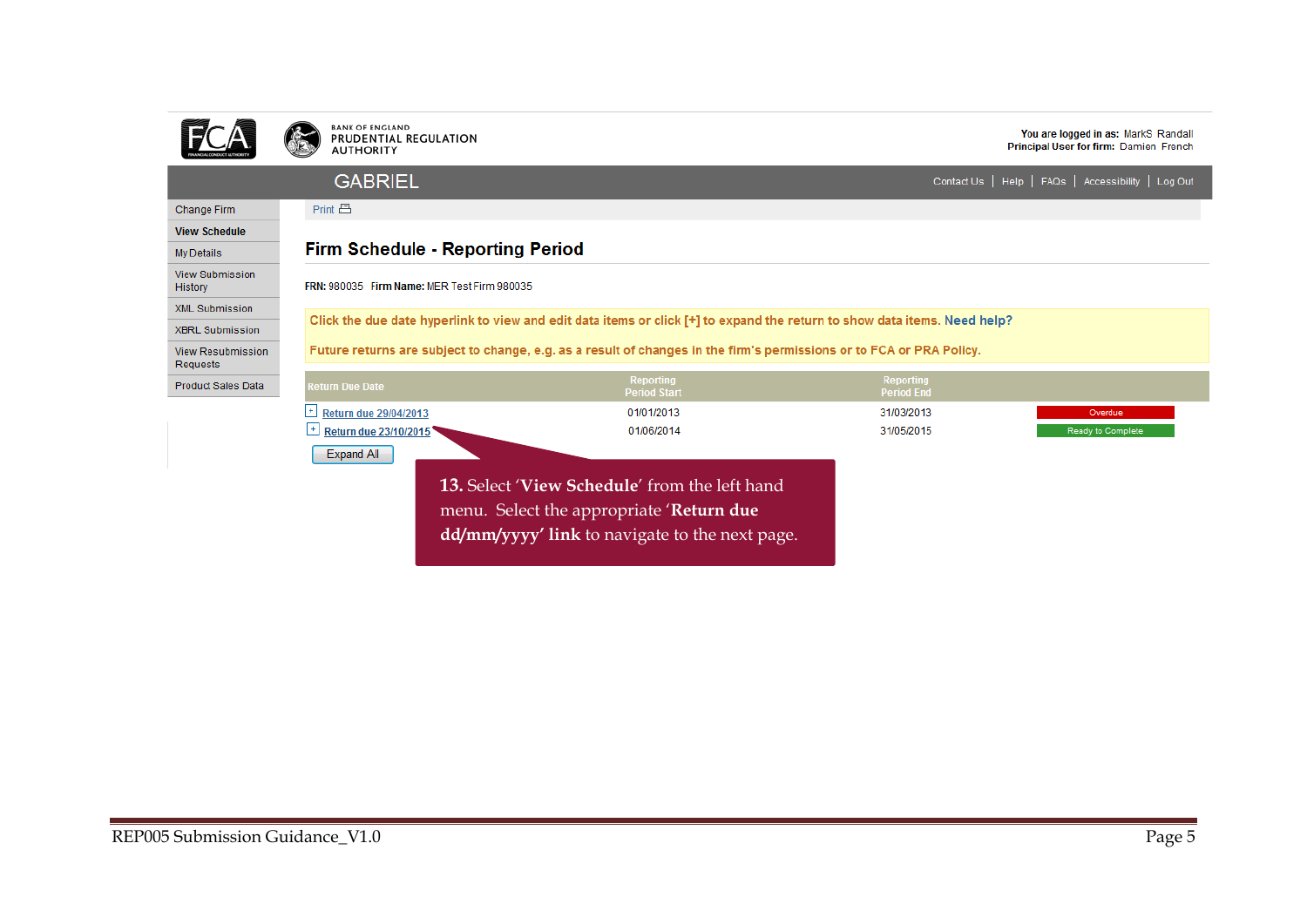### Firm Schedule - Data Items in Reporting Period

#### FRN: 980035 Firm Name: MER Test Firm 980035

Click on the data item link to view / edit. Click [+] to view more information. You can also or XBRL, by selecting the data item and clicking on the relevant action below.

To submit a PSD report, select the report and click Submit.

To upload an XBRL file, select the data item and click Upload XBRL.

### Firm Schedule - Data Items in Reporting Period

FRN: 980035 Firm Name: MER Test Firm 980035